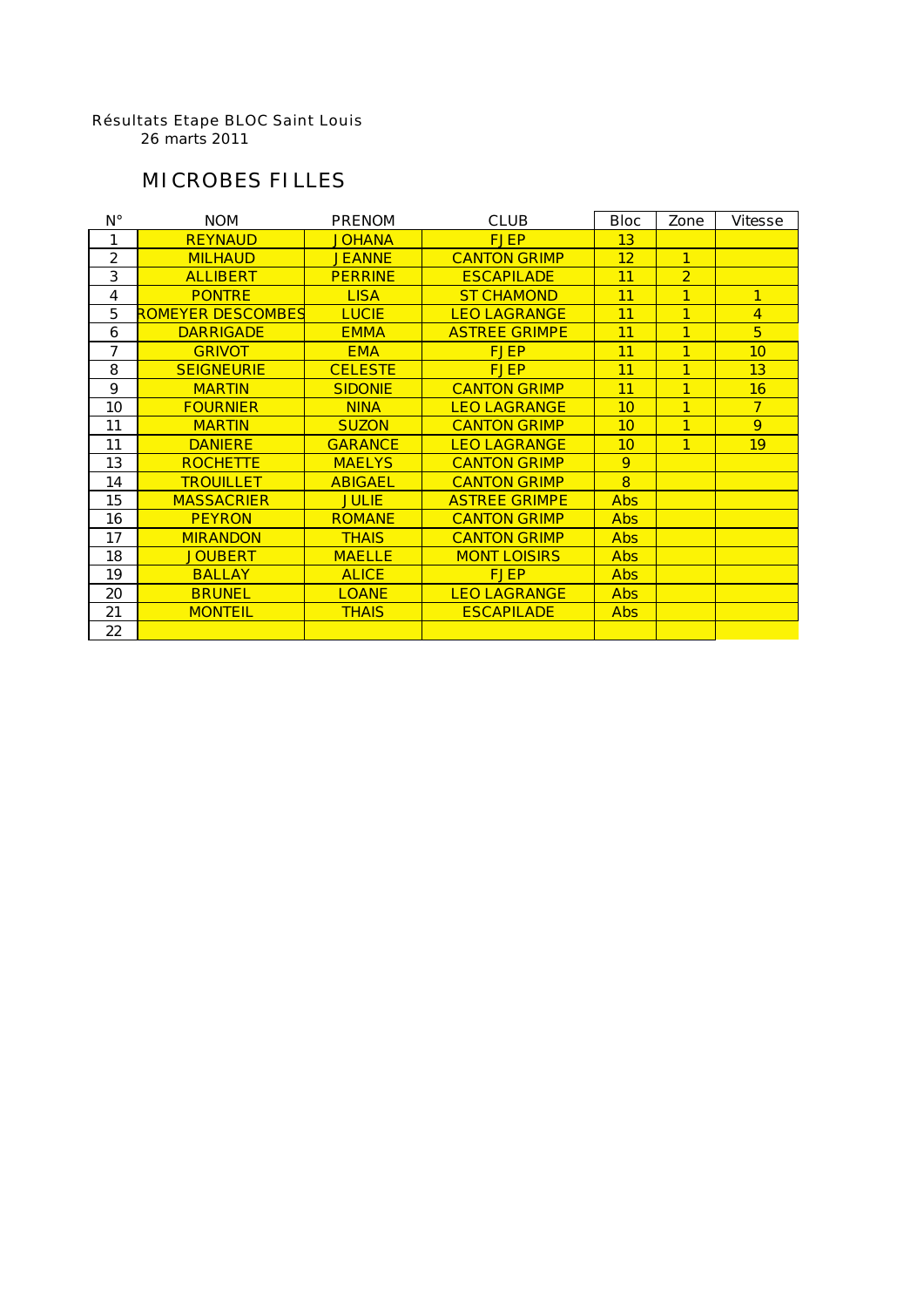## MICROBES GARCONS

SF : Super finale

| Ν°             | <b>NOM</b>        | <b>PRENOM</b>   | <b>CLUB</b>         | <b>Bloc</b> | Zone           | <b>Vitesse</b> |
|----------------|-------------------|-----------------|---------------------|-------------|----------------|----------------|
| 1              | <b>MONTLAHUC</b>  | <b>AUBIN</b>    | <b>CANTON GRIMP</b> | 15          |                | <b>SF</b>      |
| $\overline{2}$ | <b>FREY</b>       | <b>NILS</b>     | <b>CANTON GRIMP</b> | 15          | $\overline{2}$ | <b>SF</b>      |
| 3              | <b>AVRIL</b>      | <b>ALEXIS</b>   | <b>CANTON GRIMP</b> | 15          |                | <b>SF</b>      |
| 4              | <b>GAGNE</b>      | <b>JULIEN</b>   | <b>CANTON GRIMP</b> | 14          |                | 4              |
| 5              | <b>ANDRE</b>      | <b>BENOIT</b>   | <b>LEO LAGRANGE</b> | 14          |                | 9              |
| 6              | <b>CROIZIER</b>   | <b>TOM</b>      | <b>FJEP</b>         | 14          |                |                |
| 7              | <b>LEMAIRE</b>    | LEO.            | <b>CANTON GRIMP</b> | 13          |                |                |
| 8              | <b>CHAMARET</b>   | <b>MAXIME</b>   | <b>ST CHAMOND</b>   | 11          |                |                |
| 9              | <b>COUTELLIER</b> | <b>GREGOIRE</b> | <b>LEO LAGRANGE</b> | 11          |                |                |
| 10             | <b>VERNEY</b>     | <b>VICTOR</b>   | <b>CANTON GRIMP</b> | 10          |                |                |
| 11             | <b>TESTE</b>      | <b>LEO PAUL</b> | <b>CANTON GRIMP</b> | 9           |                |                |
| 12             | <b>ROUSSON</b>    | <b>ELIOT</b>    | <b>LEO LAGRANGE</b> | 8           |                |                |
| 13             | <b>SOUTRENON</b>  | <b>FLAVIO</b>   | <b>ESCAPILADE</b>   | 8           |                |                |
| 14             | <b>BARRAUD</b>    | <b>BAPTISTE</b> | <b>LEO LAGRANGE</b> | 7           |                |                |
| 15             | <b>BARRAUD</b>    | VALENTIN        | <b>LEO LAGRANGE</b> | 5           |                |                |
| 16             | <b>MARTIN</b>     | <b>ISAAC</b>    | <b>CANTON GRIMP</b> | Abs         |                |                |
| 17             | <b>MERLE</b>      | <b>ANTONIN</b>  | <b>LEO LAGRANGE</b> | Abs         |                |                |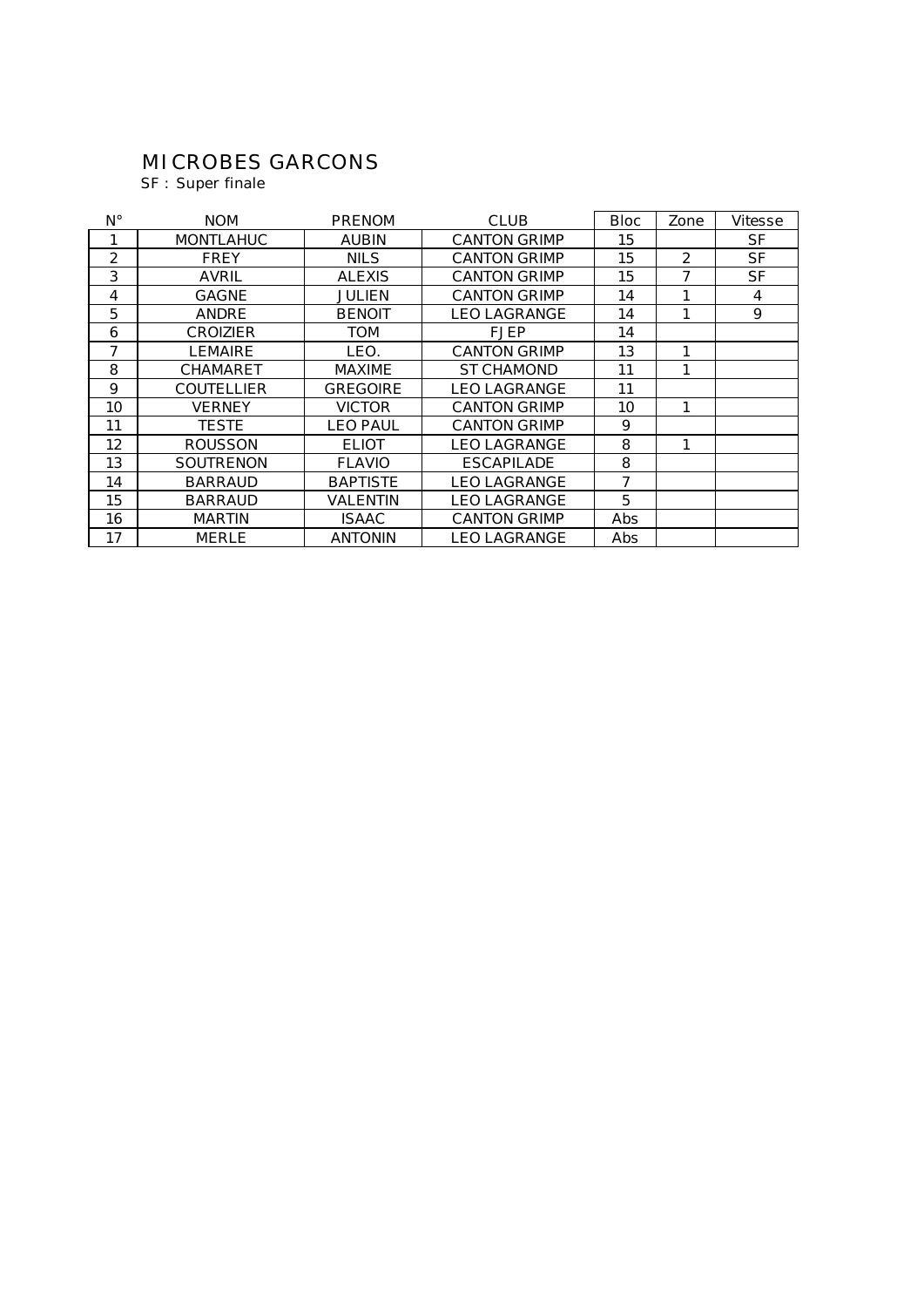#### POUSSINS FILLES

| N۰ | <b>NOM</b>              | <b>PRENOM</b>    | <b>CLUB</b>          | <b>Bloc</b> | Zone           | Vitesse        |
|----|-------------------------|------------------|----------------------|-------------|----------------|----------------|
| 1  | <b>TROUILLET</b>        | <b>ALYSSE</b>    | <b>CANTON GRIMP</b>  | 14          | $\overline{2}$ |                |
| 2  | <b>BARDAY</b>           | <b>LISA</b>      | <b>CESAM</b>         | 14          | $\mathbf{1}$   |                |
| 3  | <b>FANGET;</b>          | <b>MARION</b>    | <b>MONT CASINO</b>   | 13          | 3              |                |
| 4  | <b>FOLLIERO</b>         | <b>MARIE</b>     | <b>FJEP</b>          | 13          | $\overline{2}$ |                |
| 5  | <b>BELAKEHAL</b>        | <b>YSMA</b>      | <b>ESCAPILADE</b>    | 12          | $\overline{2}$ | 3              |
| 6  | <b>JOANNEZ</b>          | <b>MARION</b>    | <b>ST CHAMOND</b>    | 12          | $\overline{2}$ | 12             |
| 7  | <b>SAGONA</b>           | <b>MONA</b>      | <b>ST CHAMOND</b>    | 11          | 3              | $\overline{7}$ |
| 8  | <b>ELOI</b>             | <b>MARGAUX</b>   | <b>CANTON GRIMP</b>  | 11          | 3              | 9              |
| 9  | <b>RICHARD</b>          | <b>CLARA</b>     | <b>CANTON GRIMP</b>  | 11          | 3              | 11             |
| 10 | <b>FOREST</b>           | <b>DORINE</b>    | <b>LEO LAGRANGE</b>  | 11          | 3              | 14             |
| 11 | <b>BRUNON</b>           | <b>MARGAUX</b>   | <b>LEO LAGRANGE</b>  | 11          | 3              | 33             |
| 12 | <b>DUFAU SANSOT</b>     | <b>RACHEL</b>    | <b>FJEP</b>          | 11          | $\overline{2}$ | 32             |
| 13 | <b>PLANTIER</b>         | <b>CLEMENCE</b>  | <b>CANTON GRIMP</b>  | 11          | $\overline{2}$ | 36             |
| 14 | <b>RIGAUD</b>           | <b>CAMILLE</b>   | <b>CANTON GRIMP</b>  | 11          | $\mathbf{1}$   | $\overline{4}$ |
| 15 | <b>LACHAND</b>          | <b>ILANA</b>     | <b>CIMES ROCS</b>    | 11          | 1              | 20             |
| 16 | <b>BERAUD</b>           | <b>JEANNE</b>    | <b>LEO LAGRANGE</b>  | 11          | $\mathbf{1}$   | 24             |
| 17 | <b>PANGAUD</b>          | <b>FAUSTINE</b>  | <b>ASTREE GRIMPE</b> | 11          | $\mathbf{1}$   | 28             |
| 18 | <b>BRUYAS</b>           | <b>NAIS</b>      | <b>ST CHAMOND</b>    | 11          | $\mathbf{1}$   | 38             |
| 19 | <b>TISSIER</b>          | <b>CARLA</b>     | <b>CESAM</b>         | 10          | 3              |                |
| 20 | <b>TAVERNIER</b>        | <b>ALICIA</b>    | <b>CESAM</b>         | 10          | $\overline{2}$ | 34             |
| 21 | <b>SCHAEFFER</b>        | <b>ELIA</b>      | <b>FJEP</b>          | 10          | $\overline{2}$ | 37             |
| 22 | <b>ANDRE</b>            | <b>APPOLINE</b>  | <b>CANTON GRIMP</b>  | 10          | $\mathbf{1}$   | 13             |
| 23 | <b>MOUNIER</b>          | <b>CASSANDRE</b> | <b>ST CHAMOND</b>    | 10          | $\mathbf{1}$   | 18             |
| 24 | <b>MONTEIL</b>          | <b>ELISE</b>     | <b>ESCAPILADE</b>    | 10          | 1              | 26             |
| 25 | <b>DE MATTOS</b>        | <b>MORGANE</b>   | <b>CANTON GRIMP</b>  | 10          | $\mathbf{1}$   | 30             |
| 26 | <b>METTON</b>           | <b>OCEANE</b>    | <b>ASTREE GRIMPE</b> | 10          | $\mathbf{1}$   | 31             |
| 27 | <b>MALOSSE</b>          | <b>MELISSA</b>   | <b>ST CHAMOND</b>    | 9           |                |                |
|    | <b>BASTY</b>            | <b>EMMA</b>      | <b>CANTON GRIMP</b>  | <b>Abs</b>  |                |                |
|    | <b>PALAZON</b>          | <b>VALENTINE</b> | <b>CIMES ROCS</b>    | <b>Abs</b>  |                |                |
|    | <b>PREVOST</b>          | <b>FAUSTINE</b>  | <b>LEO LAGRANGE</b>  | Abs         |                |                |
|    | <b>VILLEDIEU</b>        | <b>EMMA</b>      | <b>ASTREE GRIMPE</b> | <b>Abs</b>  |                |                |
|    | <b>WIPF</b>             | <b>CHLOE</b>     | <b>ASTREE GRIMPE</b> | <b>Abs</b>  |                |                |
|    | <b>TUFFERY</b>          | <b>SARAH</b>     | <b>ASTREE GRIMPE</b> | <b>Abs</b>  |                |                |
|    | <b>PASSERAT</b>         | <b>OCEANE</b>    | <b>ASTREE GRIMPE</b> | <b>Abs</b>  |                |                |
|    | <b>VIAL</b>             | <b>APPOLINE</b>  | <b>ASTREE GRIMPE</b> | <b>Abs</b>  |                |                |
|    | <b>ROMEYER DESCOMBE</b> | <b>ANOUK</b>     | <b>LEO LAGRANGE</b>  | <b>Abs</b>  |                |                |
|    | <b>FANGET LACOMBE</b>   | <b>SALOME</b>    | <b>CIMES ROCS</b>    | <b>Abs</b>  |                |                |
|    | <b>TUKPO</b>            | <b>TANIA</b>     | <b>ASTREE GRIMPE</b> | <b>Abs</b>  |                |                |
|    | <b>TUKPO</b>            | <b>SELENA</b>    | <b>ASTREE GRIMPE</b> | <b>Abs</b>  |                |                |
|    | <b>GIRAUDIAS</b>        | <b>AMELIE</b>    | <b>ASTREE GRIMPE</b> | <b>Abs</b>  |                |                |
|    | <b>GRAVIER</b>          | <b>MANON</b>     | <b>ASTREE GRIMPE</b> | <b>Abs</b>  |                |                |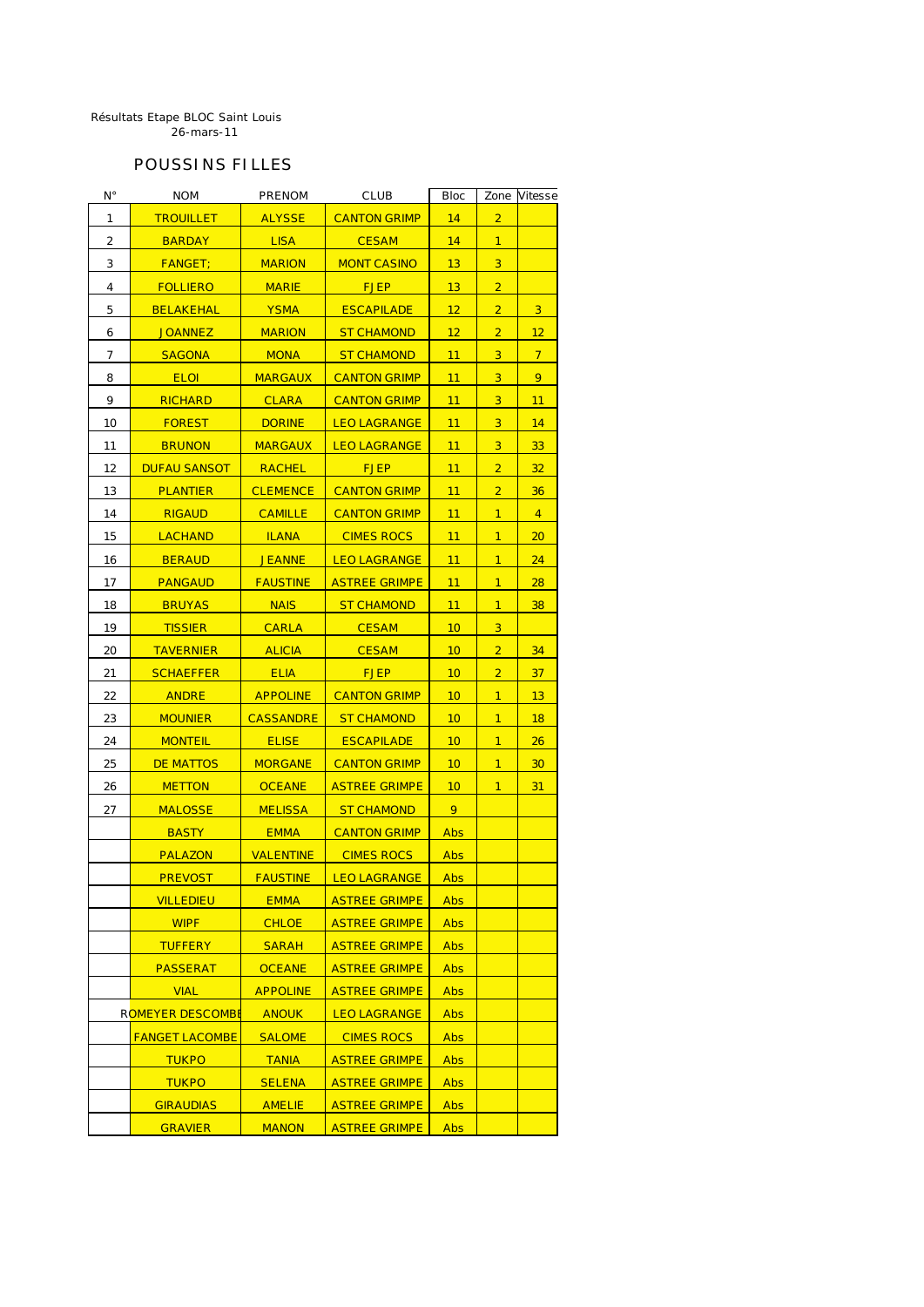### POUSSINS GARCONS

| Ν°             | <b>NOM</b>          | <b>PRENOM</b>    | <b>CLUB</b>          | <b>Bloc</b> |                | Zone Vitesse   |
|----------------|---------------------|------------------|----------------------|-------------|----------------|----------------|
| 1              | <b>ALLIBERT</b>     | <b>BAPTISTE</b>  | <b>ESCAPILADE</b>    | 16          | 1              | 5              |
| $\overline{2}$ | <b>LUAIRE</b>       | <b>VALENTIN</b>  | <b>CESAM</b>         | 16          | 1              | $\overline{ }$ |
| 3              | <b>TESTE</b>        | <b>JULES</b>     | <b>CANTON GRIMP</b>  | 16          |                | 6              |
| 4              | <b>GIRARD</b>       | <b>ANTOINE</b>   | <b>CANTON GRIMP</b>  | 16          |                | Abs            |
| 5              | <b>BONNEFOY</b>     | <b>HUGO</b>      | <b>MONT LOISIRS</b>  | 15          |                |                |
| 6              | <b>SAINT JOANIS</b> | <b>LORIS</b>     | <b>CESAM</b>         | 14          | $\overline{2}$ |                |
| 7              | <b>POYET</b>        | ALEXIS           | <b>MONT LOISIRS</b>  | 14          | $\mathbf{1}$   |                |
| 8              | <b>WATINE</b>       | <b>HUGO</b>      | <b>CESAM</b>         | 13          | 1              | 4              |
| 9              | <b>RENOUX</b>       | <b>VICTOR</b>    | <b>MONT LOISIRS</b>  | 13          | 1              | 9              |
| 10             | <b>GROS</b>         | <b>ALEXANDRE</b> | <b>MONT LOISIRS</b>  | 12          | 1              |                |
| 11             | <b>COLOMB</b>       | <b>BENJAMIN</b>  | <b>ST CHAMOND</b>    | 11          | 3              | 12             |
| 12             | <b>COPIN</b>        | <b>DIMITRI</b>   | <b>CANTON GRIMP</b>  | 11          | 3              | Abs            |
| 13             | <b>FELICIANO</b>    | <b>MANUEL</b>    | <b>CESAM</b>         | 11          | 2              | 14             |
| 14             | <b>PERRAS</b>       | ALAN             | <b>CANTON GRIMP</b>  | 11          | 2              | 15             |
| 15             | <b>PITIOT</b>       | <b>CLEMENT</b>   | <b>ST CHAMOND</b>    | 11          | $\overline{2}$ | 20             |
| 16             | <b>REYNAUD</b>      | ARMAND           | <b>FJEP</b>          | 11          | 1              | 16             |
| 17             | <b>BRIGUET</b>      | <b>BENOIT</b>    | <b>MONT CASINO</b>   | 11          | 1              | 18             |
| 18             | <b>GONON</b>        | <b>LEON</b>      | <b>ASTREE GRIMPE</b> | 11          | 1              | 19             |
| 19             | <b>LEVET</b>        | <b>HUGO</b>      | <b>ASTREE GRIMPE</b> | 11          | 1              | 22             |
| 20             | THIVILLON           | ALBAN            | <b>ST CHAMOND</b>    | 10          | 2              |                |
| 21             | <b>TALICHET</b>     | THIBAULT         | <b>ASTREE GRIMPE</b> | 9           | 1              |                |
| 22             | <b>POTIGNON</b>     | REMI             | <b>ST CHAMOND</b>    | 9           |                |                |
| 23             | <b>TRAPPEAUD</b>    | <b>PIERRICK</b>  | <b>ASTREE GRIMPE</b> | Abs         |                |                |
| 24             | <b>TOULY</b>        | <b>MAEL</b>      | <b>ASTREE GRIMPE</b> | Abs         |                |                |
| 25             | <b>DECORMES</b>     | <b>JEREMY</b>    | <b>ASTREE GRIMPE</b> | Abs         |                |                |
| 26             | <b>THEVENIN</b>     | <b>TOM</b>       | <b>MONT LOISIRS</b>  | Abs         |                |                |
| 27             | <b>METTON</b>       | THEO             | <b>ASTREE GRIMPE</b> | Abs         |                |                |
| 28             | <b>VEROT</b>        | <b>VICTOR</b>    | <b>CANTON GRIMP</b>  | <b>Abs</b>  |                |                |
| 29             | <b>MISCHITELLI</b>  | <b>HUGO</b>      | <b>ESCAPILADE</b>    | Abs         |                |                |
| 30             | <b>COURBON</b>      | <b>QUENTIN</b>   | <b>ST CHAMOND</b>    | Abs         |                |                |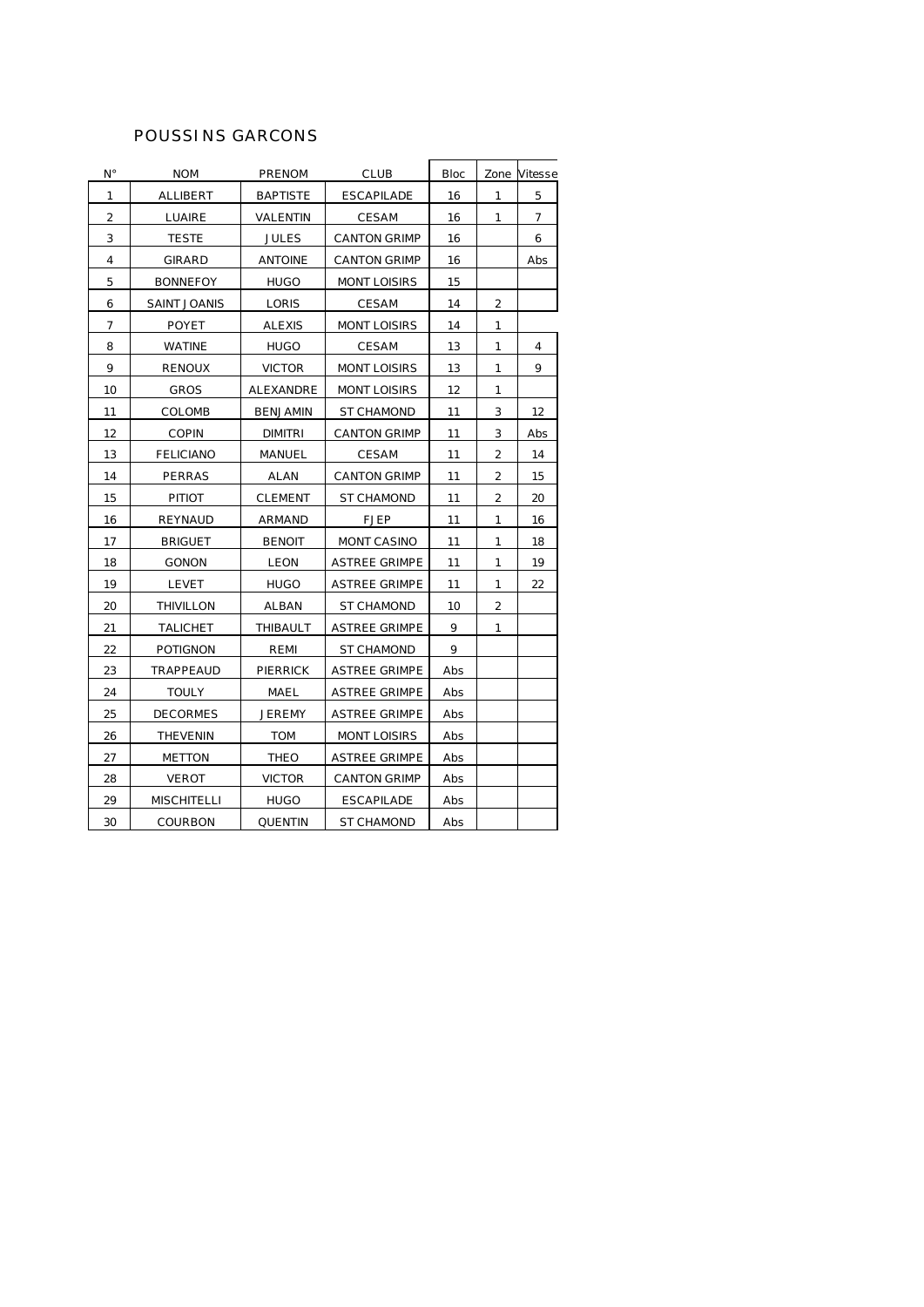# BENJAMINES FILLES

26-mars-11

| $N^{\circ}$    | <b>NOM</b>       | <b>PRENOM</b>         | <b>CLUB</b>         | <b>Bloc</b>    | Zone           | <b>Vitesse</b>          |
|----------------|------------------|-----------------------|---------------------|----------------|----------------|-------------------------|
| 1              | <b>JELIC</b>     | <b>MAURANNE</b>       | <b>LEO LAGRANGE</b> | 17             | $\overline{1}$ |                         |
| $\overline{2}$ | <b>FAYOLLE</b>   | <b>LEA</b>            | <b>ST CHAMOND</b>   | 16             | $\overline{2}$ |                         |
| 3              | <b>MONTLAHUC</b> | <b>JADE</b>           | <b>CANTON GRIMP</b> | 16             | $\mathbf{1}$   |                         |
| 4              | <b>FERRAND</b>   | <b>LEOPOLDINE</b>     | <b>ST CHAMOND</b>   | 16             |                | 9                       |
| 5              | <b>GRIVOT</b>    | <b>MANON</b>          | <b>FJEP</b>         | 16             |                | 10                      |
| 6              | <b>DUPIN</b>     | LOU                   | <b>CANTON GRIMP</b> | 15             | $\overline{2}$ | 6                       |
| $\overline{7}$ | <b>LAC</b>       | <b>ANNE GABRIELLE</b> | <b>ESCAPILADE</b>   | 15             | $\overline{2}$ | 8                       |
| 8              | <b>ULLIVARRI</b> | <b>CELIA</b>          | <b>ST CHAMOND</b>   | 15             | 2 <sup>1</sup> | 16                      |
| 9              | <b>TARDY</b>     | <b>FIONA</b>          | <b>CANTON GRIMP</b> | 15             | $\mathbf{1}$   | 13                      |
| 9              | <b>MALEYSSON</b> | <b>ANGELE</b>         | <b>LEO LAGRANGE</b> | 15             | $\mathbf{1}$   | 15                      |
| 11             | <b>ROCHETTE</b>  | <b>ANGELINE</b>       | <b>CANTON GRIMP</b> | 15             |                |                         |
| 12             | <b>PERRIER</b>   | <b>SOLENE</b>         | <b>CESAM</b>        | 14             | $\overline{2}$ |                         |
| 13             | <b>MURRAY</b>    | <b>LENA</b>           | <b>LEO LAGRANGE</b> | 14             | $\mathbf{1}$   | $\overline{\mathbf{3}}$ |
| 14             | <b>BOUGEON</b>   | <b>CLARA</b>          | <b>CANTON GRIMP</b> | 14             | $\mathbf{1}$   | $\overline{4}$          |
| 15             | <b>DELOLME</b>   | <b>ORIANE</b>         | <b>FJEP</b>         | 13             | $\overline{3}$ |                         |
| 16             | <b>MATHIAS</b>   | <b>COLINE</b>         | <b>ESCAPILADE</b>   | 13             | $\overline{1}$ |                         |
| 17             | <b>ROCHETTE</b>  | <b>ESTELLE</b>        | <b>CANTON GRIMP</b> | 12             | $\overline{3}$ |                         |
| 18             | <b>FOURNIER</b>  | <b>AGATHE</b>         | <b>ST CHAMOND</b>   | 11             | $\overline{3}$ |                         |
| 19             | <b>DUCREUX</b>   | <b>MARION</b>         | <b>CANTON GRIMP</b> | 11             | $\overline{2}$ | 20                      |
| 20             | <b>OLLIER</b>    | <b>MARIE</b>          | <b>CANTON GRIMP</b> | 11             | $\overline{2}$ | <b>Abs</b>              |
| 21             | <b>CAIRE</b>     | <b>CLARA</b>          | <b>ST CHAMOND</b>   | 9              |                |                         |
| 22             | <b>TROUILLET</b> | <b>ANAELLE</b>        | <b>CANTON GRIMP</b> | 3 <sup>2</sup> |                |                         |
| 23             | <b>CHOVET</b>    | <b>JUSTINE</b>        | <b>CIMES ROCS</b>   | <b>Abs</b>     |                |                         |
| 24             | <b>BROLLAIT</b>  | <b>PAULINE</b>        | <b>CIMES ROCS</b>   | <b>Abs</b>     |                |                         |
| 25             |                  |                       |                     |                |                |                         |